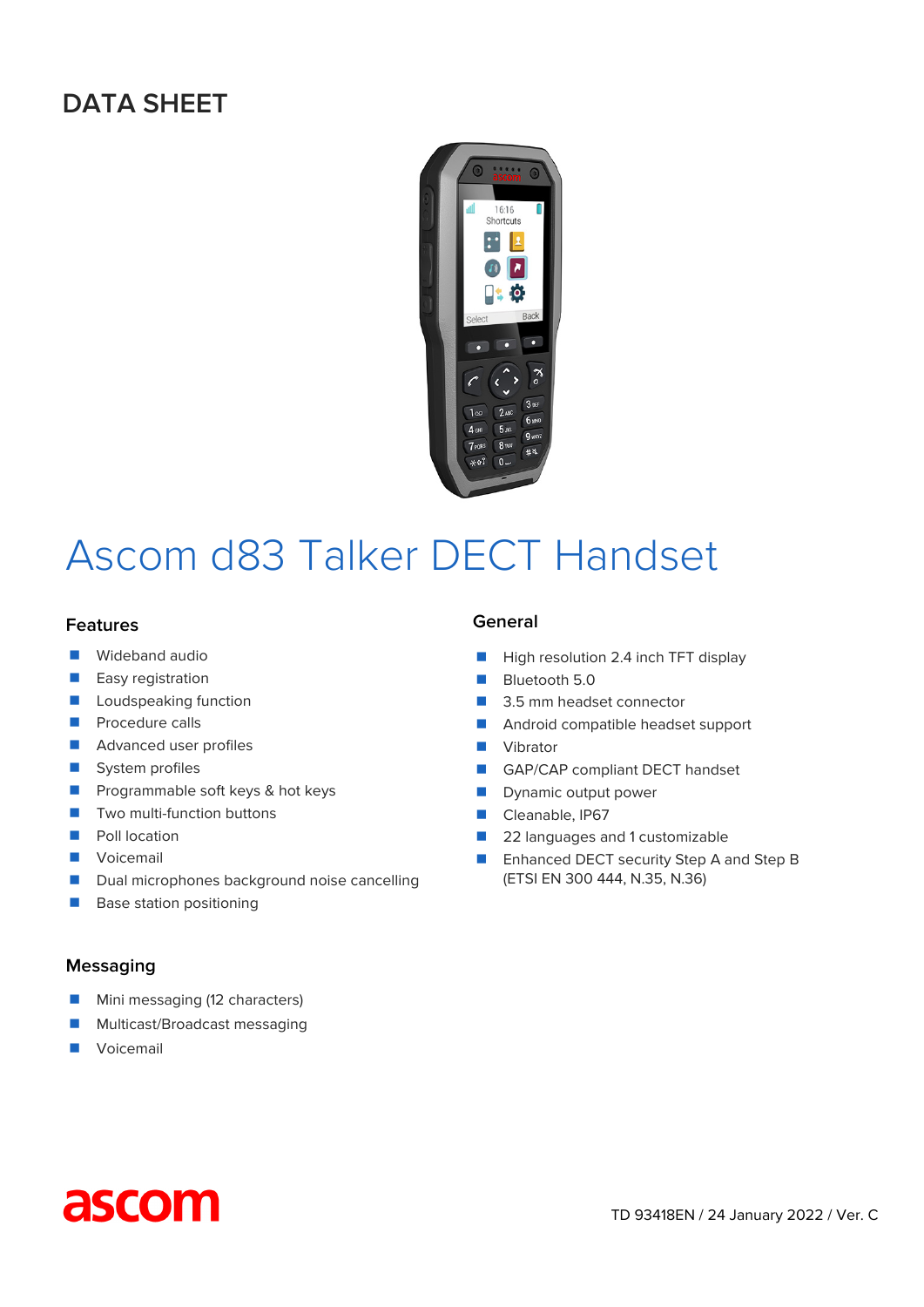# **Technical Specifications**

| Overview                              |                                                                                                                                                   |
|---------------------------------------|---------------------------------------------------------------------------------------------------------------------------------------------------|
| Dimensions ( $I \times W \times d$ ): | $150 \times 64 \times 23$ mm                                                                                                                      |
| Weight:                               | 175 g (incl. battery and clip)                                                                                                                    |
| Material:                             | Case: PC / ABS, Key pad: PC, Clip: PA                                                                                                             |
| Color:                                | Handset: Gray / Black<br>Front plates: Black (standard), Steel Gray, Turquoise, Green, Orange                                                     |
| Display:                              | 40 x 50 mm (2.4 in), TFT display<br>Multiple colors with high resolution, 262 K individual colors<br>240 × 320 pixel LCD with white LED backlight |
| Clip:                                 | Hinge-type (standard) or swivel-type or no clip                                                                                                   |
| <b>User Interface</b>                 |                                                                                                                                                   |
| Indicator:                            | LED on top for visual indication of incoming call<br>The LED may also be used for visual indication of normal function                            |
| Vibrator:                             | Incoming call / Incoming message                                                                                                                  |

# **Battery and Charging**

All battery times are based on optimal conditions (no roaming or handover and black display).

| Li-ion 3.7 V 920 mAh                                                          |
|-------------------------------------------------------------------------------|
| Up to 18 h (Bluetooth disabled)<br>Up to 12 h (with Bluetooth headset in use) |
| Up to 120 h (Black screen saver activated)                                    |
| < 4 h                                                                         |
|                                                                               |
| With USB for fast software download, configuration and battery charging       |
| Standard 3.5 mm, screw enforced 3.5 mm                                        |
|                                                                               |
| Maximum sound level 100 dBA @ 10 cm<br>Adjustable in 8 steps                  |
| Adjustable in 8 steps of 3dB each                                             |
| Duplex loudspeaking function                                                  |
| G.722.2, G.726                                                                |
|                                                                               |

*Specifications are subject to change without notice*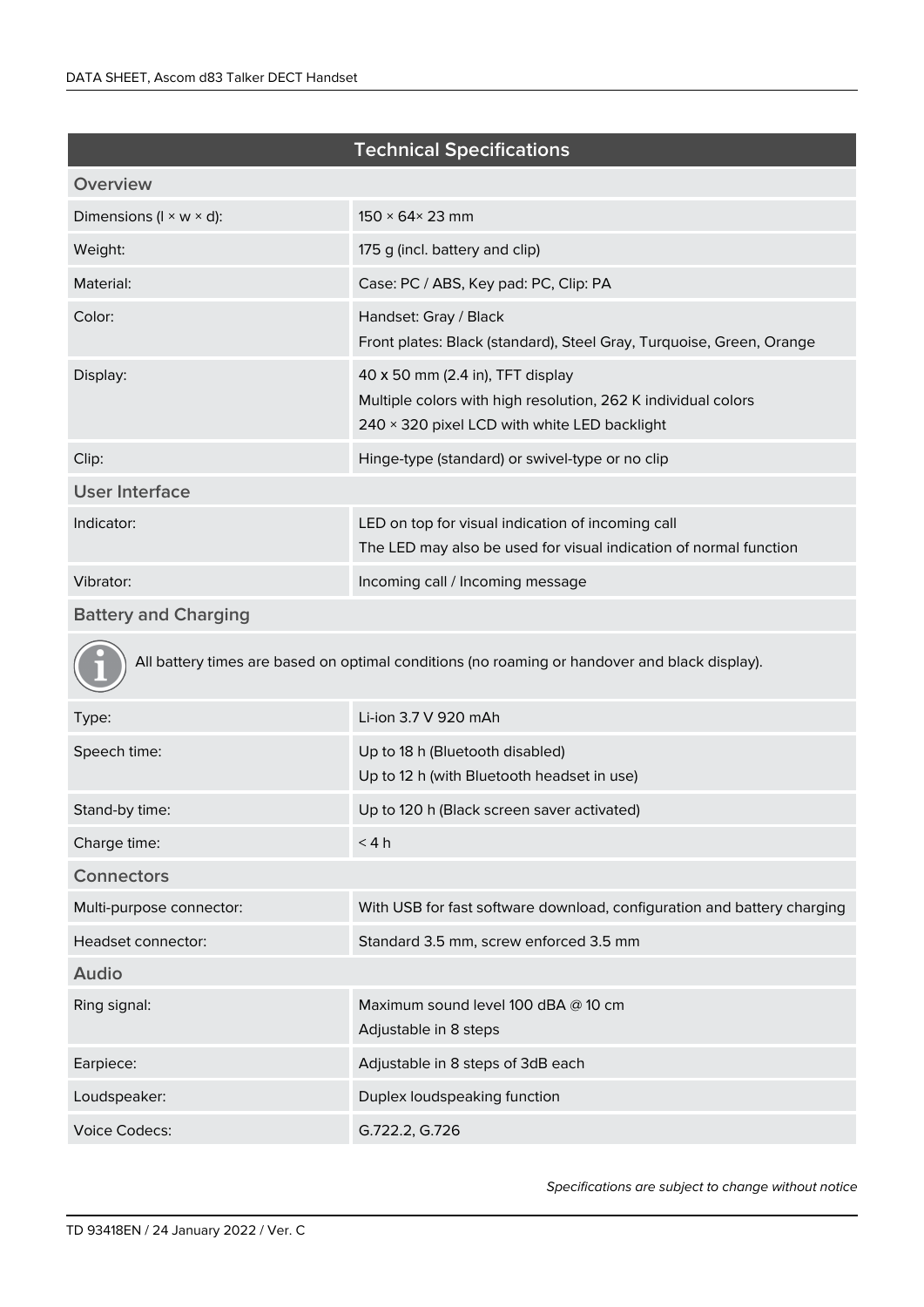| Arabic, Czech, Danish, Dutch, English, Finnish, Flemish, French, German,<br>Greek, Hungarian, Italian, Norwegian, Polish, Portuguese (Brazilian), |
|---------------------------------------------------------------------------------------------------------------------------------------------------|
| Portuguese (European), Russian, Simplified Chinese, Slovakian, Spanish,                                                                           |
|                                                                                                                                                   |
|                                                                                                                                                   |
| Maximum 24 characters in a name and 24 digits in a number (1 number                                                                               |
|                                                                                                                                                   |
|                                                                                                                                                   |
|                                                                                                                                                   |
|                                                                                                                                                   |
|                                                                                                                                                   |
|                                                                                                                                                   |
|                                                                                                                                                   |
|                                                                                                                                                   |
|                                                                                                                                                   |
|                                                                                                                                                   |
|                                                                                                                                                   |
|                                                                                                                                                   |
|                                                                                                                                                   |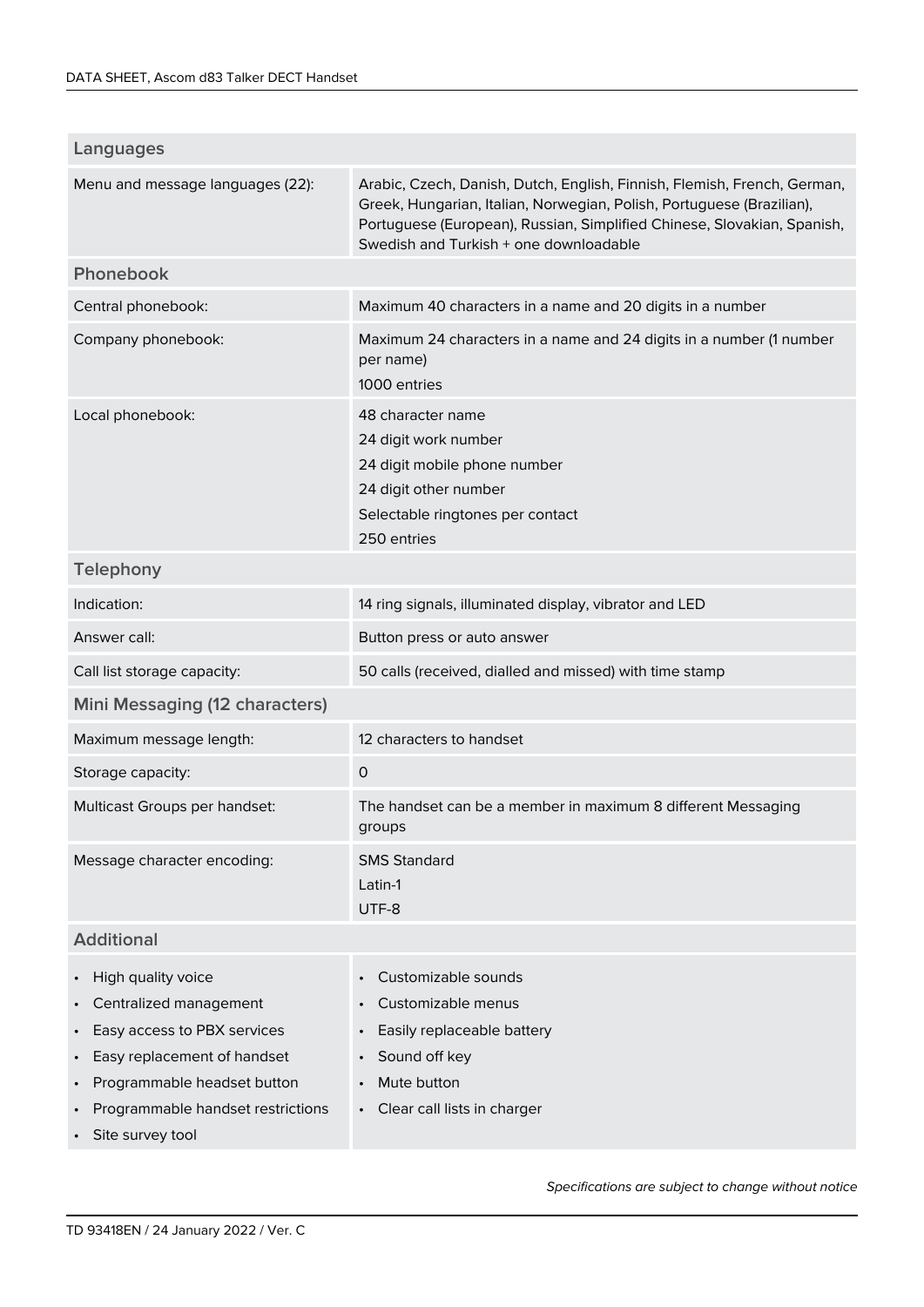# **Accessories**

| Hinge-type/Swivel-type clip<br>Cover plate for no clip<br>$\bullet$<br>Carrying case, incl. swivel-type clip<br>$\bullet$<br>Desktop charger<br>$\bullet$<br>Battery pack charger<br>Charging rack<br>Desktop programmer | Security cord: 80 cm for portable handsets<br>$\bullet$<br>Front plates (5 colors)<br>$\bullet$<br>Headset with microphone on boom<br>$\bullet$<br>Headset adapter for Mic on boom<br>3.5 mm charger EU<br>Peltor hearing protection headset and cable |
|--------------------------------------------------------------------------------------------------------------------------------------------------------------------------------------------------------------------------|--------------------------------------------------------------------------------------------------------------------------------------------------------------------------------------------------------------------------------------------------------|
| <b>Bluetooth</b>                                                                                                                                                                                                         |                                                                                                                                                                                                                                                        |
| Bluetooth radio spectrum:                                                                                                                                                                                                | ISM 2.4000-2.4835 GHz                                                                                                                                                                                                                                  |
| Output power:                                                                                                                                                                                                            | Class 2, maximum 3 dBm                                                                                                                                                                                                                                 |
| <b>Supported Version:</b>                                                                                                                                                                                                | 5.0                                                                                                                                                                                                                                                    |
| <b>Supported Profiles:</b>                                                                                                                                                                                               | <b>Headset and Handsfree</b>                                                                                                                                                                                                                           |
| <b>Radio</b>                                                                                                                                                                                                             |                                                                                                                                                                                                                                                        |
| Automatic DECT protocol detection:                                                                                                                                                                                       | Automatic detection and configuration for US DECT and EU DECT at first<br>registration                                                                                                                                                                 |
| Frequency range:                                                                                                                                                                                                         | 1880-1900 MHz: Europe, Africa, Middle East, Australia, New Zealand and<br>parts of Asia<br>1900-1906 MHz: Thailand<br>1910-1920 MHz: Brazil<br>1910–1930 MHz: Latin America<br>1920-1930 MHz: US                                                       |
| Modulation:                                                                                                                                                                                                              | <b>GFSK</b>                                                                                                                                                                                                                                            |
| Channel spacing:                                                                                                                                                                                                         | 1.728 MHz                                                                                                                                                                                                                                              |
| Antenna:                                                                                                                                                                                                                 | 2 integral antennas for antenna diversity                                                                                                                                                                                                              |
| Sensitivity:                                                                                                                                                                                                             | $-93$ dBm                                                                                                                                                                                                                                              |
| Maximum average power:                                                                                                                                                                                                   | EU/LA/BR: 10 mW<br><b>US: 4 mW</b>                                                                                                                                                                                                                     |
| Environmental                                                                                                                                                                                                            |                                                                                                                                                                                                                                                        |
| Operating temperature:                                                                                                                                                                                                   | $-10^{\circ}$ C to +55 $^{\circ}$ C (+14 $^{\circ}$ F to +131 $^{\circ}$ F)                                                                                                                                                                            |
| Storage temperature <sup>1</sup> :                                                                                                                                                                                       | $-20^{\circ}$ C to +60 $^{\circ}$ C (-4 $^{\circ}$ F to +140 $^{\circ}$ F)                                                                                                                                                                             |
| Charging temperature:                                                                                                                                                                                                    | +5°C to +40°C (+41°F to +104°F)                                                                                                                                                                                                                        |
| Immunity to electromagnetic fields:                                                                                                                                                                                      | 10 V/m<br>(EN 61000-4-3)                                                                                                                                                                                                                               |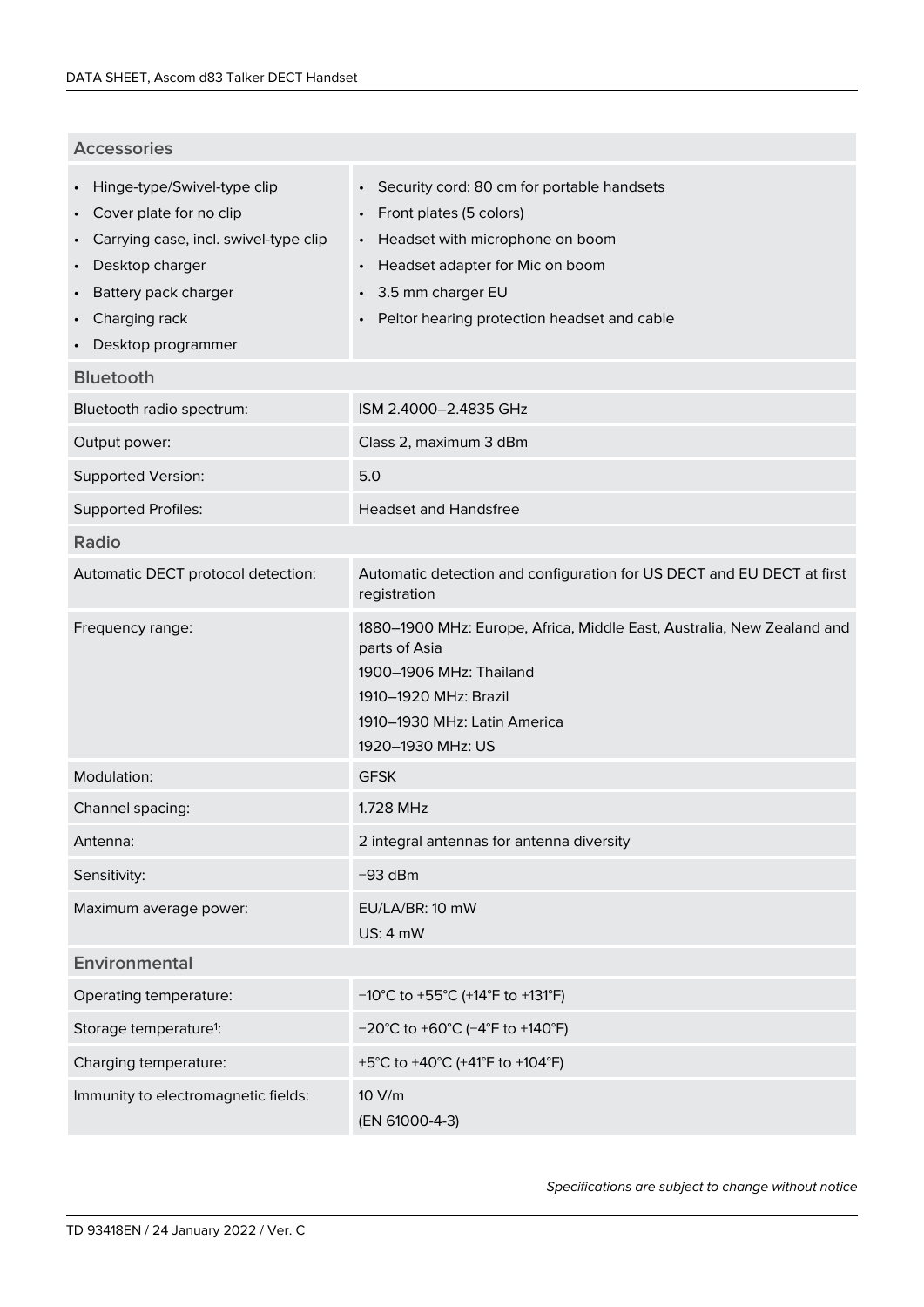| Immunity to ESD:                | 8 kV contact discharge and 15 kV air discharge<br>(EN 61000-4-2)                                                                                |
|---------------------------------|-------------------------------------------------------------------------------------------------------------------------------------------------|
| Enclosure protection:           | IP67, IEC EN 60529                                                                                                                              |
| Free fall test <sup>2</sup> :   | IEC 60068-2-31, procedure 1, dropped 12 times, specification extended<br>to $2m$<br>IEC 60068-2-31, procedure 2, dropped 1 000 times from 0.5 m |
| Chemical resistance test:       | 3% Hydrochloric Acid<br>M-alcohol (85% methylated ethanol)<br>60% Chlorhexidin 0.5 mg/ml                                                        |
| <b>Accelerated Life Testing</b> |                                                                                                                                                 |
| Climate stress:                 | Handset exposed to quick temperature and humidity changes<br>Temperature: -40°C to +75°C<br>Humidity: 0% to 90%                                 |
| Drop test:                      | Handset dropped 30 times from 1.2 m (6 times each loop for 5 loops)                                                                             |
| <b>Vibration test:</b>          | Handset exposed to 30 Hz vibrations for a duration of 2.5 h                                                                                     |
| <b>Chemical stress:</b>         | Handset exposed to Oleic Acid                                                                                                                   |
| Keypad actuation test:          | Keys pressed 15 000 times with a force of 13 N                                                                                                  |
| Squeeze test:                   | Handset squeezed 1000 times with a force of 130 N                                                                                               |

1. Note that storing Li-Ion batteries at high temperature dramatically reduces its capacity. For example storage around +60°C reduces capacity with 20% in less than a month, permanently.

2. IEC60068-2-31 supersedes IEC60068-2-32 and requirements are equivalent in free fall test.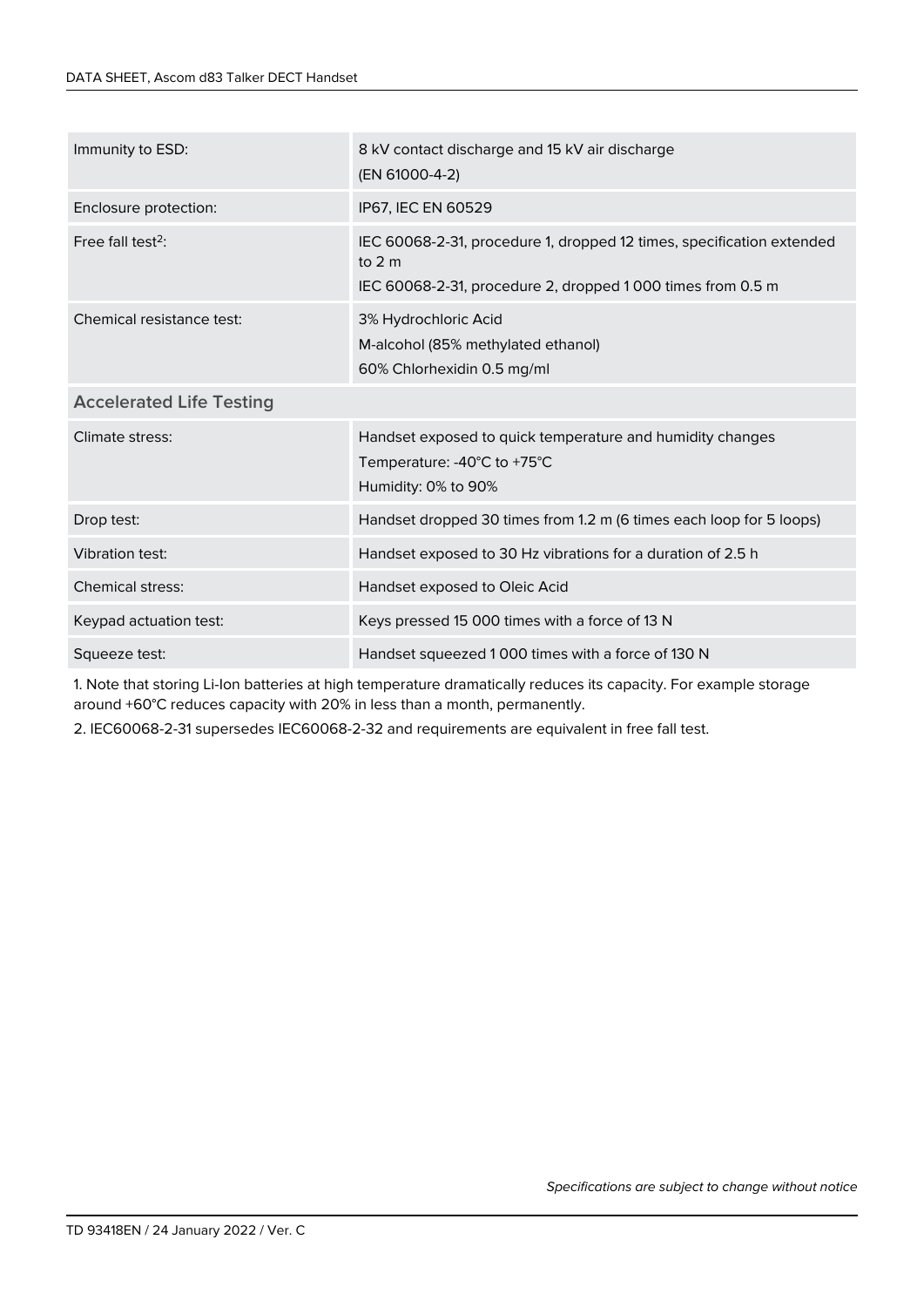| <b>Compliance to Regulations and Standards</b>                                                                                                                                                                                                                                                                                                                                              |  |  |
|---------------------------------------------------------------------------------------------------------------------------------------------------------------------------------------------------------------------------------------------------------------------------------------------------------------------------------------------------------------------------------------------|--|--|
| <b>B</b> BT QD: 81378                                                                                                                                                                                                                                                                                                                                                                       |  |  |
| <b>Compliance to European and UK Regulations and Standards</b>                                                                                                                                                                                                                                                                                                                              |  |  |
| 2014/53/EU (RED)<br>2015/863 (RoHS3) amending directive 2011/65/EU<br>2012/19/EU (WEEE)<br>94/62/EC with amendment 2015/720 (Packaging and packaging waste)<br>2006/66/EC (Battery Directive)<br>Regulation 1907/2006 (REACH)                                                                                                                                                               |  |  |
| Radio Equipment Regulations 2017<br>RoHS in Electrical and Electronic Equipment Regulations 2012<br>Reach Enforcement Regulations 2008<br>Batteries Packaging (essential requirements) Regulations 2015 and<br>Accumulators (placing on the market) Regulations 2008 and Waste<br>Batteries and Accumulators Regulations 2009<br>Waste Electrical and Electronic Equipment Regulations 2013 |  |  |
| $\mathsf{CE} \boxtimes \mathsf{CE}$<br><b>IP67</b>                                                                                                                                                                                                                                                                                                                                          |  |  |
| EN 301406, TBR22                                                                                                                                                                                                                                                                                                                                                                            |  |  |
| EN 300328, EN 301489-17                                                                                                                                                                                                                                                                                                                                                                     |  |  |
| EN 50360, 0.074 W/kg (10 gram) and EN 50566, 0.084 W/kg (10 gram)                                                                                                                                                                                                                                                                                                                           |  |  |
| EN 62368-1                                                                                                                                                                                                                                                                                                                                                                                  |  |  |
| EN 301489-6, EN 301489-1                                                                                                                                                                                                                                                                                                                                                                    |  |  |
| <b>Compliance to US Regulations and Standards</b>                                                                                                                                                                                                                                                                                                                                           |  |  |
| Œ<br>FCC ID: BXZDH8<br><b>HAC</b><br>\$<br><b>IP67</b>                                                                                                                                                                                                                                                                                                                                      |  |  |
| FCC 47 CFR § 2.1093 (d) and IEEE Std. 1528<br>Body Worn 0.191 W/kg (1 gram) (DECT + BT + BLE)<br>Left Head 0.178 W/kg (1 gram) (DECT + BT + BLE)                                                                                                                                                                                                                                            |  |  |
| UL 62368-1                                                                                                                                                                                                                                                                                                                                                                                  |  |  |
|                                                                                                                                                                                                                                                                                                                                                                                             |  |  |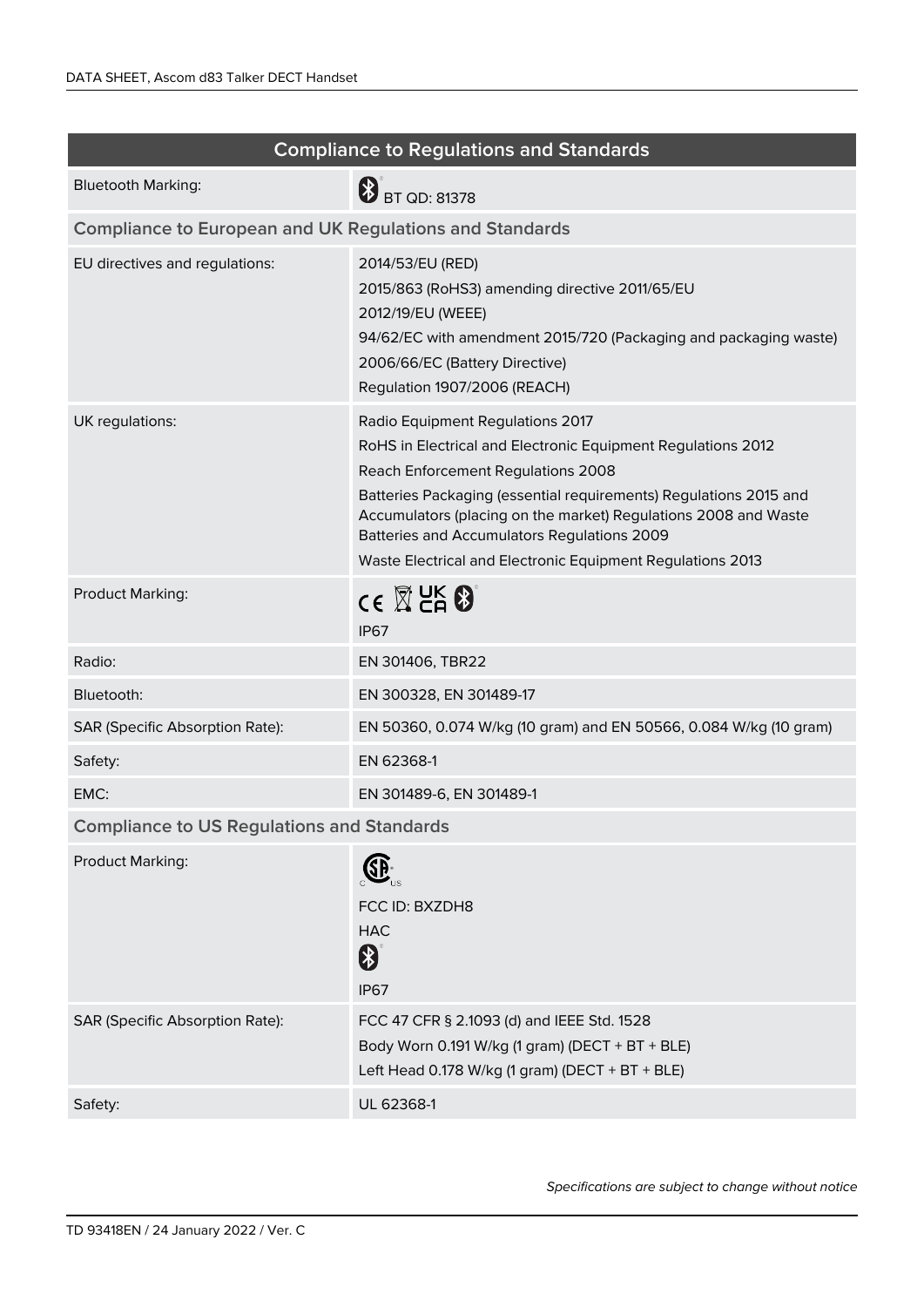| EMC/Radio:                                                                | FCC Part 15 D, FCC Part 15 C (Bluetooth) and FCC Part 15 B                                                             |  |
|---------------------------------------------------------------------------|------------------------------------------------------------------------------------------------------------------------|--|
| <b>Hearing Aid:</b>                                                       | 47 CFR Part 68                                                                                                         |  |
| <b>Compliance to Canadian Regulations and Standards</b>                   |                                                                                                                        |  |
| Product Marking:                                                          | <b>B</b> IC: 3724B-DH8<br>$\bigoplus$ <sub>us</sub><br><b>IP67</b>                                                     |  |
| SAR (Specific Absorption Rate):                                           | RSS-102, Issue 5<br>Body Worn 0.191 W/kg (1 gram) (DECT + BT + BLE)<br>Left Head 0.178 W/kg (1 gram) (DECT + BT + BLE) |  |
| Safety:                                                                   | CAN/CSA-C22.2 NO. 62368-1                                                                                              |  |
| EMC/Radio:                                                                | RSS-213 and RSS-247 (Bluetooth)                                                                                        |  |
| <b>Hearing Aid:</b>                                                       | CS-03 Part V, Issue 9, Amendment 1                                                                                     |  |
| <b>Compliance to Australian and New Zealand Regulations and Standards</b> |                                                                                                                        |  |
| Product Marking:                                                          | $\bm{\heartsuit}$<br>$R-NZ$<br>\$<br><b>IP67</b>                                                                       |  |
| <b>SAR (Specific Absorption Rate):</b>                                    | EN 50360, 0.074 W/kg (10 gram) and EN 50566, 0.084 W/kg (10 gram)                                                      |  |
| Safety:                                                                   | AS/NZS 62368-1                                                                                                         |  |
| EMC/Radio:                                                                | Radiocommunications Act 1992<br><b>Telecommunications Act 1997</b>                                                     |  |
| Audio                                                                     | AS/CA S004                                                                                                             |  |
| Bluetooth:                                                                | EN 300328, EN 301489-17                                                                                                |  |
|                                                                           |                                                                                                                        |  |